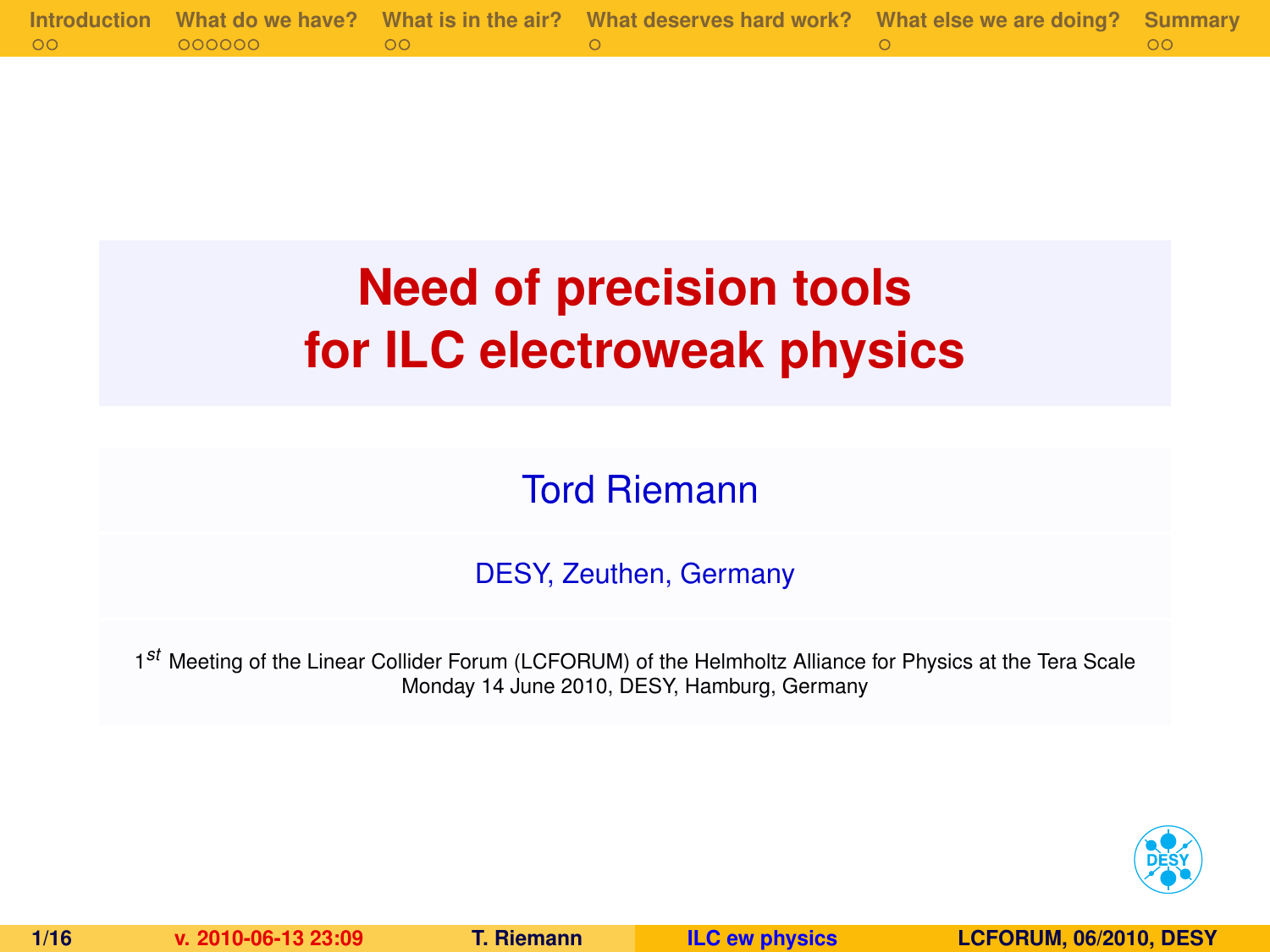|         |           | Introduction What do we have? What is in the air? What deserves hard work? What else we are doing? Summary |  |
|---------|-----------|------------------------------------------------------------------------------------------------------------|--|
| $\circ$ | 000000 00 |                                                                                                            |  |
|         |           |                                                                                                            |  |

### **Outline**

- [Introduction](#page-2-0)
- [What do we have?](#page-4-0)
- [What is in the air?](#page-10-0)
- [What deserves hard work?](#page-12-0)
- [What else we are doing?](#page-13-0)

# [Summary](#page-14-0)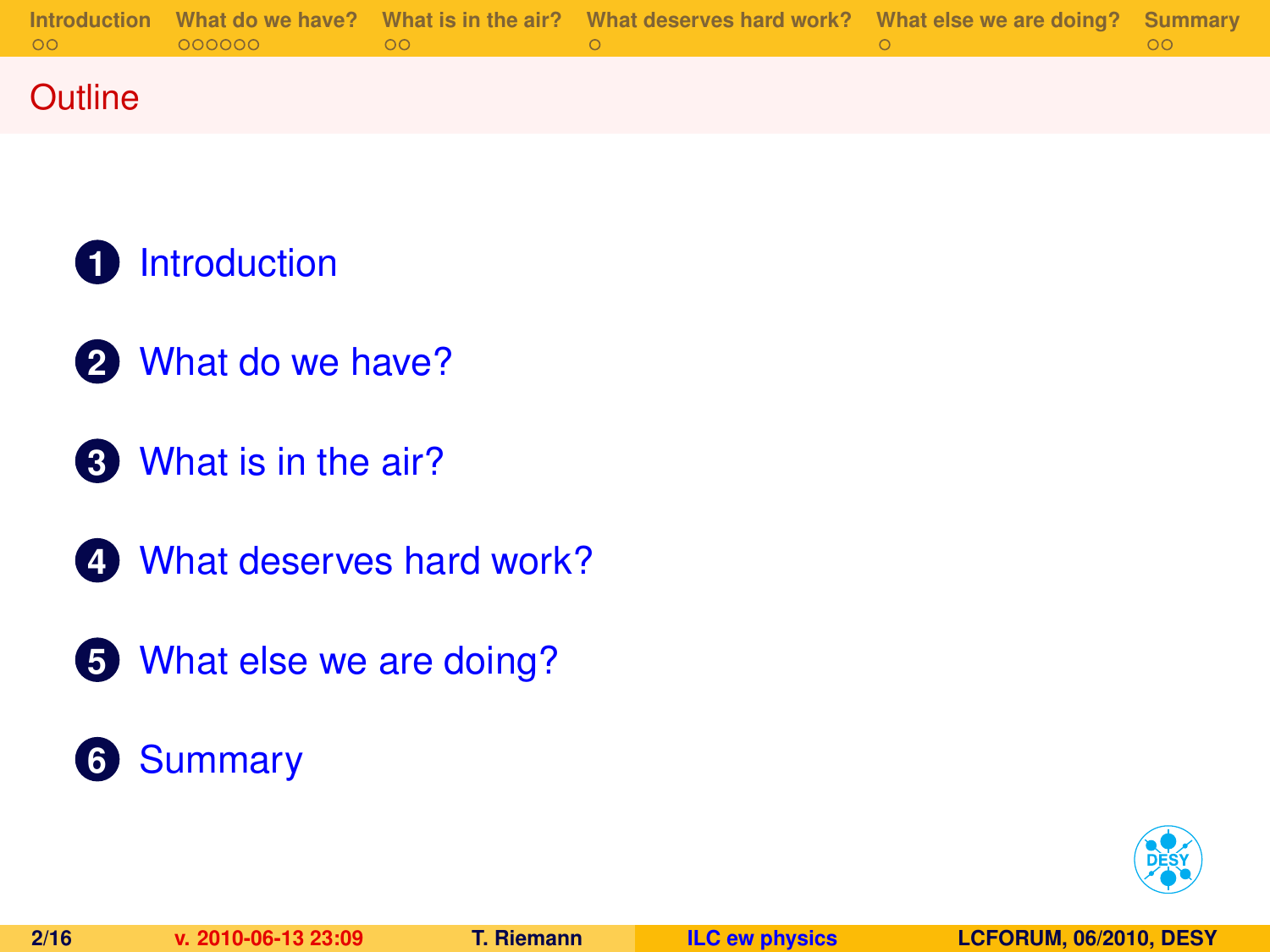|   |  | <b>Introduction</b> What do we have? What is in the air? What deserves hard work? What else we are doing? Summary |  |
|---|--|-------------------------------------------------------------------------------------------------------------------|--|
| ൈ |  |                                                                                                                   |  |
|   |  |                                                                                                                   |  |

### Introduction

## • Certainly:

it is not easy to argue that complicated calculations for Linear Collider physics are urgently needed,

• But:

In view of time-scales and of available knowledges/experiences, one (i.e. we theorists) should work on that

• I will restrict myself to few remarks on fermion-pair production in the Standard Model

<span id="page-2-0"></span>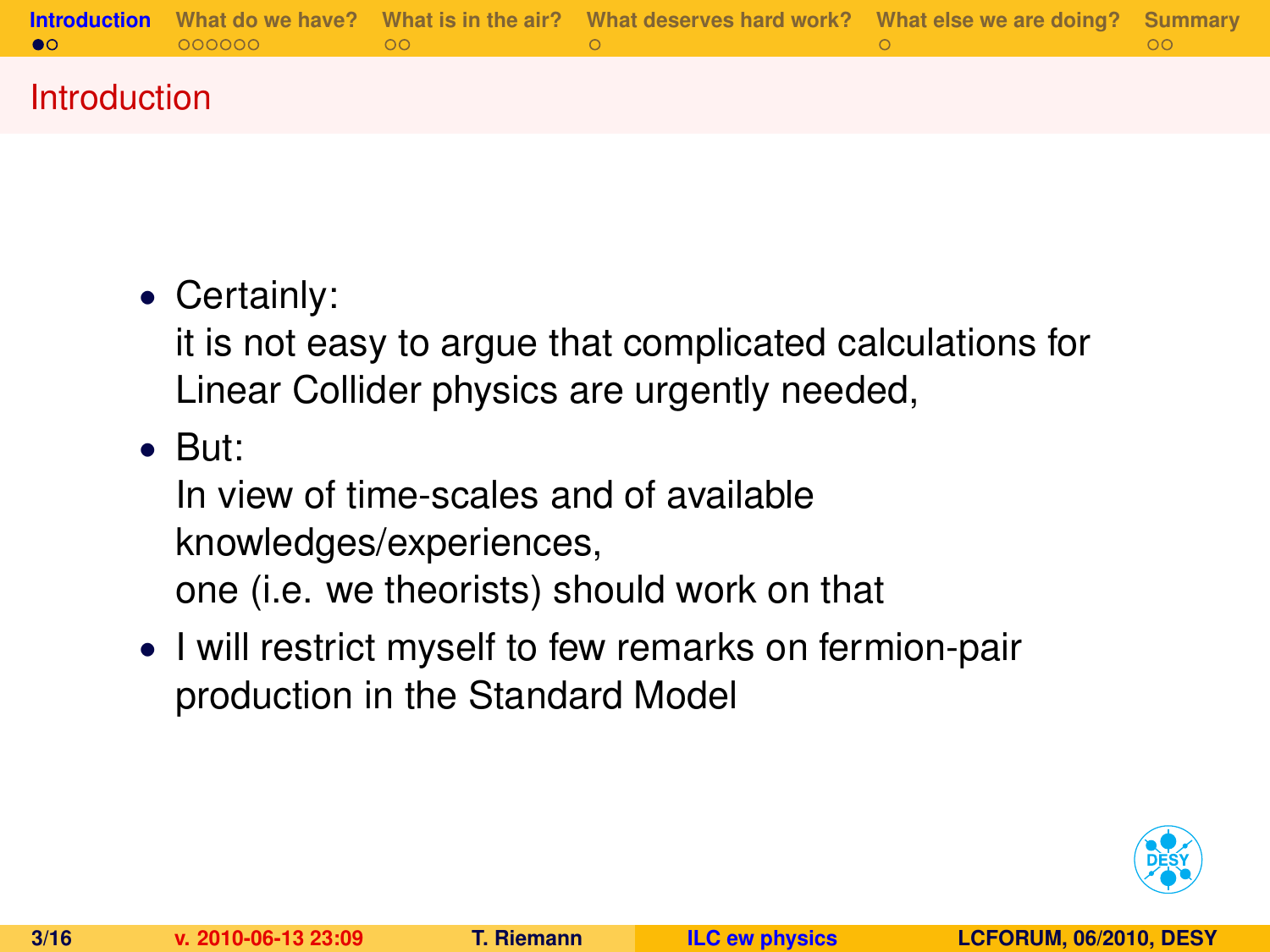Two issues, two energy scales

# Two related issues

- wide-angle scattering *e* <sup>+</sup>*e* <sup>−</sup> → ¯*ff*, where *f* includes also electrons (Bhabha scattering)
- small angle Bhabha scattering  $e^+e^- \rightarrow e^+e^-$

Two principally different energy ranges

- Giga*Z* option with  $\sqrt{s} = M_Z$
- true high-energy option,  $\sqrt{s} = 0.5$ TeV  $\cdots$  3TeV  $\cdots$

Assume the needed accuracy might be:

Assume the needed accuracy might be.<br>At  $\sqrt{s} = M_Z$ : about 0.1 % for 2*f*-production, about 0.01 % for forward Bhabha scattering

At <sup>√</sup> *s* = *O*(TeV: about 1 % for 2*f*-production, about 0.1 % for forward Bhabha scattering

Please correct me if needed

− > It would be nice to have a solid reference for all that.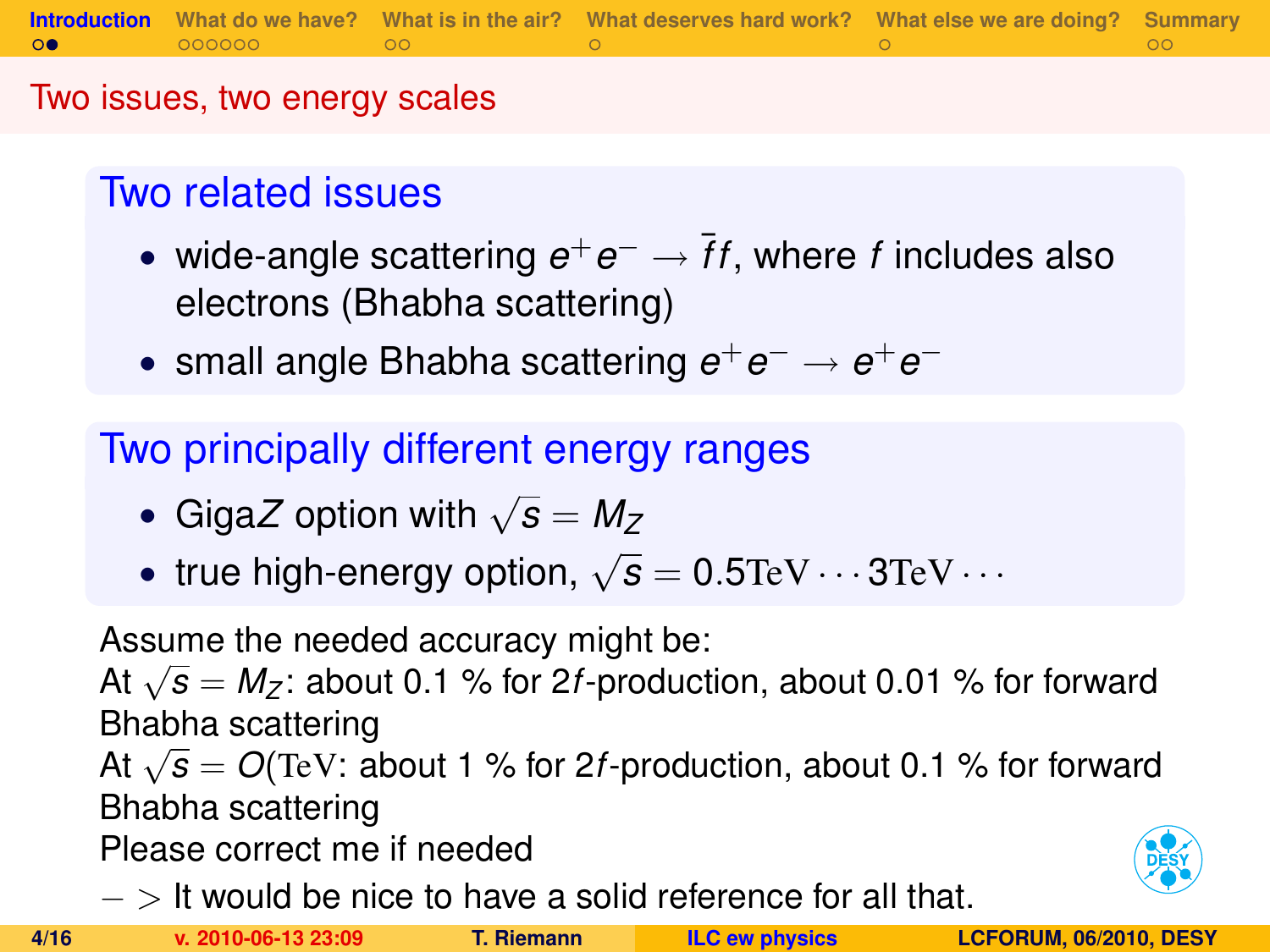|         |                       | Introduction What do we have? What is in the air? What deserves hard work? What else we are doing? Summary |  |
|---------|-----------------------|------------------------------------------------------------------------------------------------------------|--|
| $\circ$ | $\bullet$ 00000 00 00 |                                                                                                            |  |
|         |                       |                                                                                                            |  |

### What do we have?

For low energy scattering – at meson factories – there is a nice, comprehensive review:

"Quest for precision in hadronic cross sections at low energy: Monte Carlo tools vs. experimental data", Working Group on Radiative Corrections and Monte Carlo Generators for Low Energies Collaboration [[\[1,](#page-15-1) Actis: 2010gg]]

# ZFITTER, blueband-plot and all that

Evaluation of true cross-sections in different scenarios + fitting scenarios:

<http://zfitter.desy.de/>

# GFITTER and all that

<span id="page-4-0"></span>Modern tool for global fits to pseudo observables, includes also some New Physics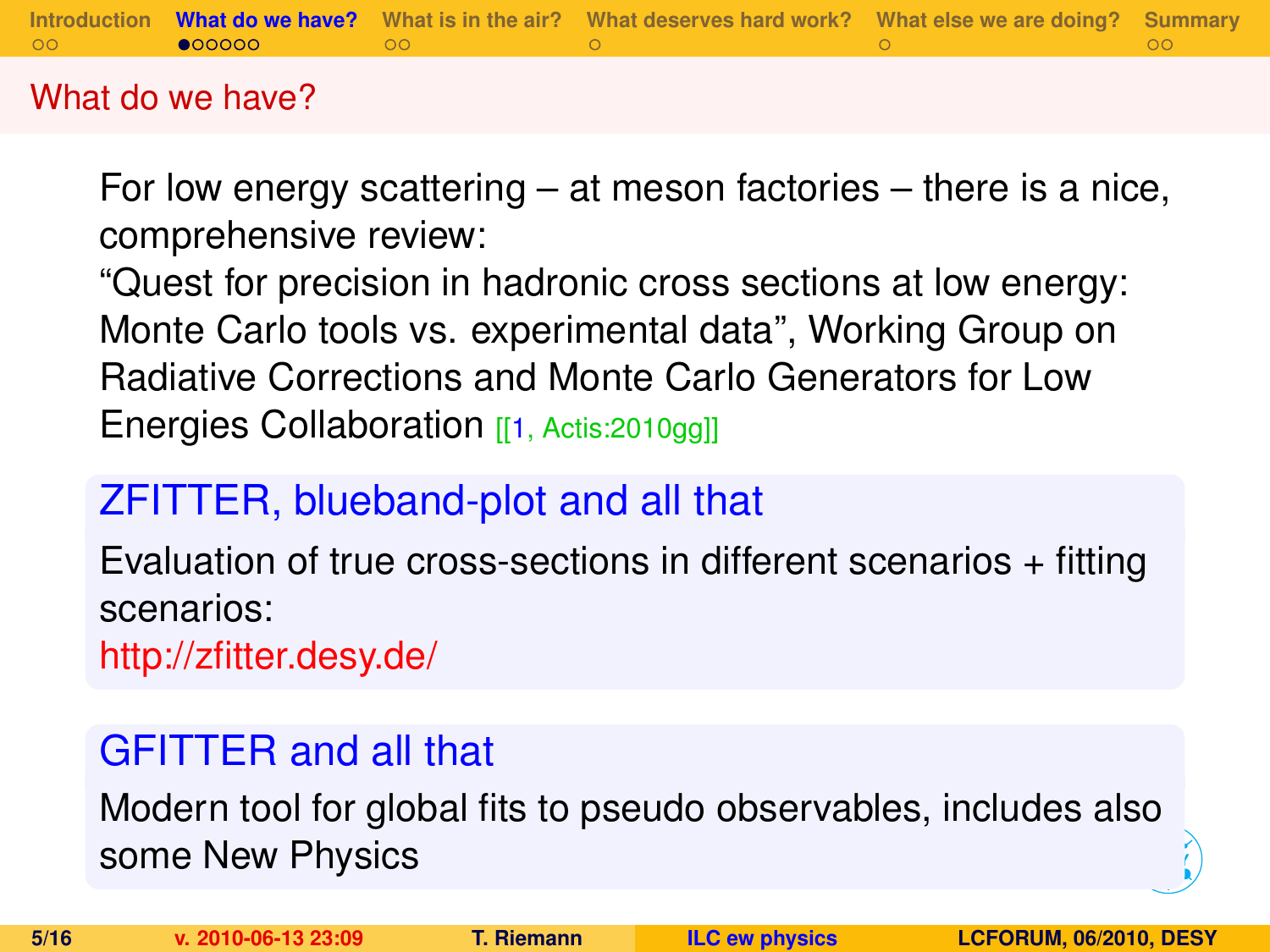|            |        |      | Introduction What do we have? What is in the air? What deserves hard work? What else we are doing? Summary |  |
|------------|--------|------|------------------------------------------------------------------------------------------------------------|--|
| $\circ$ 00 | 000000 | . ററ |                                                                                                            |  |

Table 2:

The differential Bhabha cross section in nbarn as function of the scattering angle and the cms-eneroy  $M_2 = 91.16 \ GeV$ ,  $m_r = 150 \ GeV$ ,  $M_H = 100 \ GeV$ .

Unner rows: DZ. lower roms: H.

 $\delta_{-1}$  largest relative deviation in ner mille.

| $\sqrt{s}$ (GeV) | 60                       | 89          | 91.16 93    |                        | 200                 |
|------------------|--------------------------|-------------|-------------|------------------------|---------------------|
| Ĥ                |                          |             |             |                        |                     |
| 15°              | 129.6                    | 65.11       |             | 57.93 49.00            | 11.82               |
|                  | 129.6                    | 65.11       | 57.93 49.00 |                        | 11.82               |
| 45°              | 1.451                    | 1.376       | 1.755       | 4833                   | 11.67               |
|                  | 1.451                    | 1.377       | 1.756 4837  |                        | 11.68               |
| 60°              |                          |             |             | 4303 .6124 1.125 .2697 | .03075              |
|                  | 4305                     | .6129       | 1.126 .2699 |                        | .03077              |
| 75°              |                          | .1717 .3627 | .8718       | .2232                  | .01072              |
|                  | .1718                    | .3630       | .8720       | .2233                  | .01072              |
| $90^\circ$       | .08873                   | .2768       |             |                        | .7790 .2088 .004862 |
|                  | .08876                   | .2769       | .7787       |                        | .2087 .004855       |
| $105^\circ$      | .05917 .2690             |             |             |                        | 8082 .2157 .002858  |
|                  | .05918 .2690 .8074 .2157 |             |             |                        | .002853             |
| $120^{\circ}$    | .04906 .3053             |             |             |                        | .9323 .2429 .002077 |
|                  | .04906                   | 3051        | 9309        | .2426                  | .002074             |
| $135^{\circ}$    | .04671 .3626             |             | 1.111       | .2838                  | .001743             |
|                  | .04672                   | .3624       |             | 1.109 .2833            | .001742             |
| 165°             | .04839                   | .4638       |             | 1.425 .3590            | .001539             |
|                  | .04839                   | .4635       | 1.422       | .3584                  | .001540             |
| $\delta$         | 0.6                      | 0.8         | 1.8         | 2.0                    | 1.7                 |

## Bhabha scattering Bardin,Hollik,T.R., Z.PhysikC49(1991)485

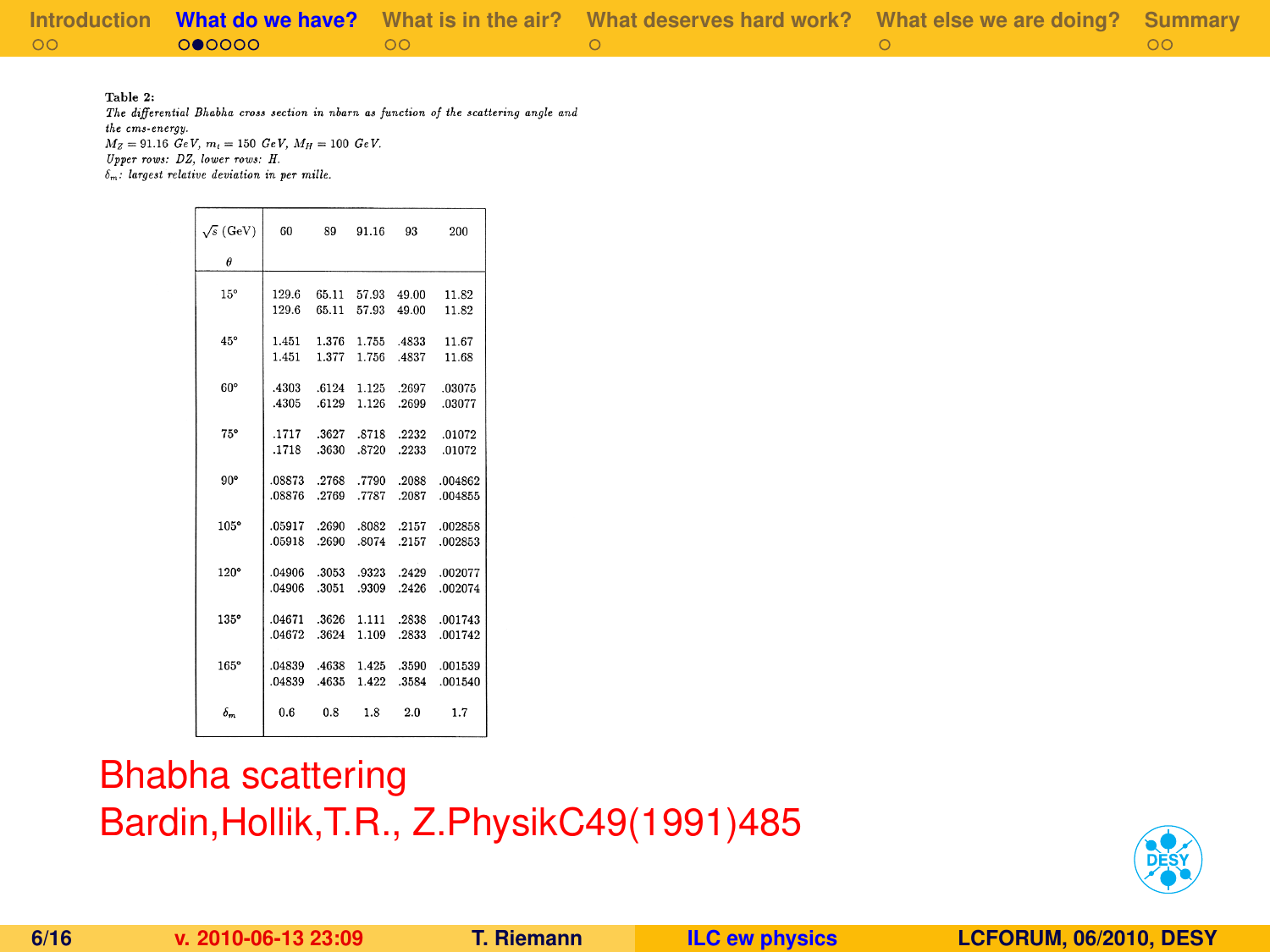|         |       | Introduction What do we have? What is in the air? What deserves hard work? What else we are doing? Summary |  |
|---------|-------|------------------------------------------------------------------------------------------------------------|--|
| $\circ$ | ററ∩ററ |                                                                                                            |  |

The 1991 result is yet the state of the art in e.g. the programs ZFITTER and BHWIDE.

Now, such calculations of O(1000) diagrams are better than to 10 digits.

|              |                                                               | <b>Bhabha</b> $e^-e^+ \to e^-e^+$ ( $\gamma$ ) at LC: $\sqrt{s} = 500$ GeV, $E_{\text{max}}(\gamma_{\text{soft}}) = \frac{\sqrt{s}}{10}$ |               |
|--------------|---------------------------------------------------------------|------------------------------------------------------------------------------------------------------------------------------------------|---------------|
| $\cos\theta$ | $[\frac{d\sigma}{d\cos\theta}]_{\rm Born}$<br>$(\mathrm{pb})$ | $[\frac{\mathrm{d}\sigma}{\mathrm{d}\cos\theta}]_{\mathcal{O}(\alpha^3) = \text{Born}$ -QED+weak+soft                                    | Group         |
| $-0.9999$    | 0.2148270434056325                                            | 0.14889 12125 78083 7                                                                                                                    | <b>aTTALC</b> |
| $-0.9999$    | 0.2148270434056326                                            | 0.14889 12189 28404 0                                                                                                                    | FeynArts      |
| $-0.9$       | 0.21699 88288 10920 5                                         | 0.19344 50785 26863 6                                                                                                                    | <b>aTTALC</b> |
| $-0.9$       | 0.2169988288109200                                            | 0.19344 50785 26862 2                                                                                                                    | FeynArts      |
| $-0.9$       | 0.21699 88288 41513 1                                         | 0.19344 50785 62637 9                                                                                                                    | $m_e = 0$     |
| $+0.0$       | 0.59814 23072 50330 3                                         | 0.54667 71794 69423 1                                                                                                                    | <b>aTTALC</b> |
| $+0.0$       | 0.59814 23072 50329 4                                         | 0.54667 71794 69421 8                                                                                                                    | FeynArts      |
| $+0.0$       | 0.59814 23072 88584 4                                         | 0.54667 71794 99961 4                                                                                                                    | $m_e = 0$     |
| $+0.9$       | $0.1891603223322706\cdot 10^3$                                | $0.1729283490665072 \cdot 10^3$                                                                                                          | <b>aTTALC</b> |
| $+0.9$       | $0.1891603223322706 \cdot 10^3$                               | $0.1729283490665080 \cdot 10^3$                                                                                                          | FeynArts      |
| $+0.9$       | 0.18916 03223 31848 5 10 <sup>3</sup>                         | $0.1729283490613474 \cdot 10^3$                                                                                                          | $m_e = 0$     |
| $+0.9999$    | $0.2084290676461429\cdot 10^9$                                | $0.1914017861113416\cdot 10^9$                                                                                                           | <b>aTTALC</b> |
| $+0.9999$    | $0.2084290676464364 \cdot 10^9$                               | $0.1914017861119790 \cdot 10^9$                                                                                                          | FeynArts      |

Previous agreement with FeynArts: 11 digits hep-ph/0307132, SANC: 10 digits hep-ph/0207156 Thanks to T. Hahn, numbers supplied with FeynArts + FormCalc + LoopTools



Zinnowitz, 28/04/2004

A. Lorca -- Automatization and width effects with aTALC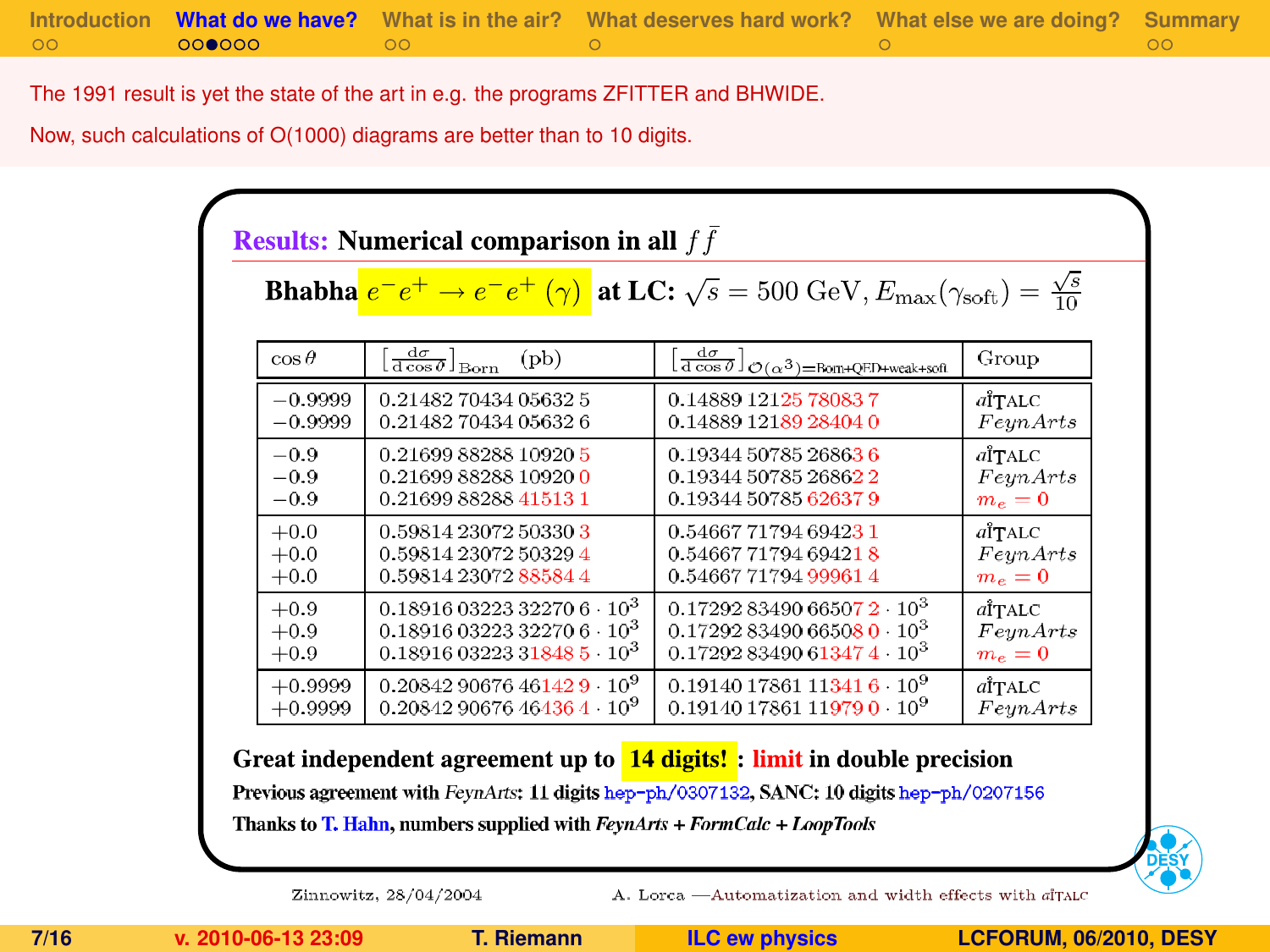**[Introduction](#page-2-0) [What do we have?](#page-4-0) [What is in the air?](#page-10-0) [What deserves hard work?](#page-12-0) [What else we are doing?](#page-13-0) [Summary](#page-14-0)**

Some recent numerical results – Penin, Bonciani et al., Actis, Gluza, TR et al. and others

We will now discuss the numerical net effects arising from the  $N_f = 2$  vertex plus box diagrams (i.e. excluding the pure running coupling effects):

$$
\frac{d\sigma_2}{d\Omega}=\frac{d\overline{\sigma}}{d\Omega}+\frac{d\sigma_v}{d\Omega},
$$

with *d*σ/*d*Ω from NNLO boxes and 'partners'. The expression for the irreducible vertex term *d*σ*<sup>v</sup>* /*d*Ω derives directly from [\[2,](#page-15-2) [3\]](#page-15-3). The  $d\sigma_2/d\Omega$  is normalized to the pure photonic Bhabha Born cross section  $d\sigma_0/d\Omega$ :

$$
\frac{d\sigma_0}{d\Omega} = \frac{\alpha^2}{s}\left(\frac{s}{t} + 1 + \frac{t}{s}\right)^2.
$$

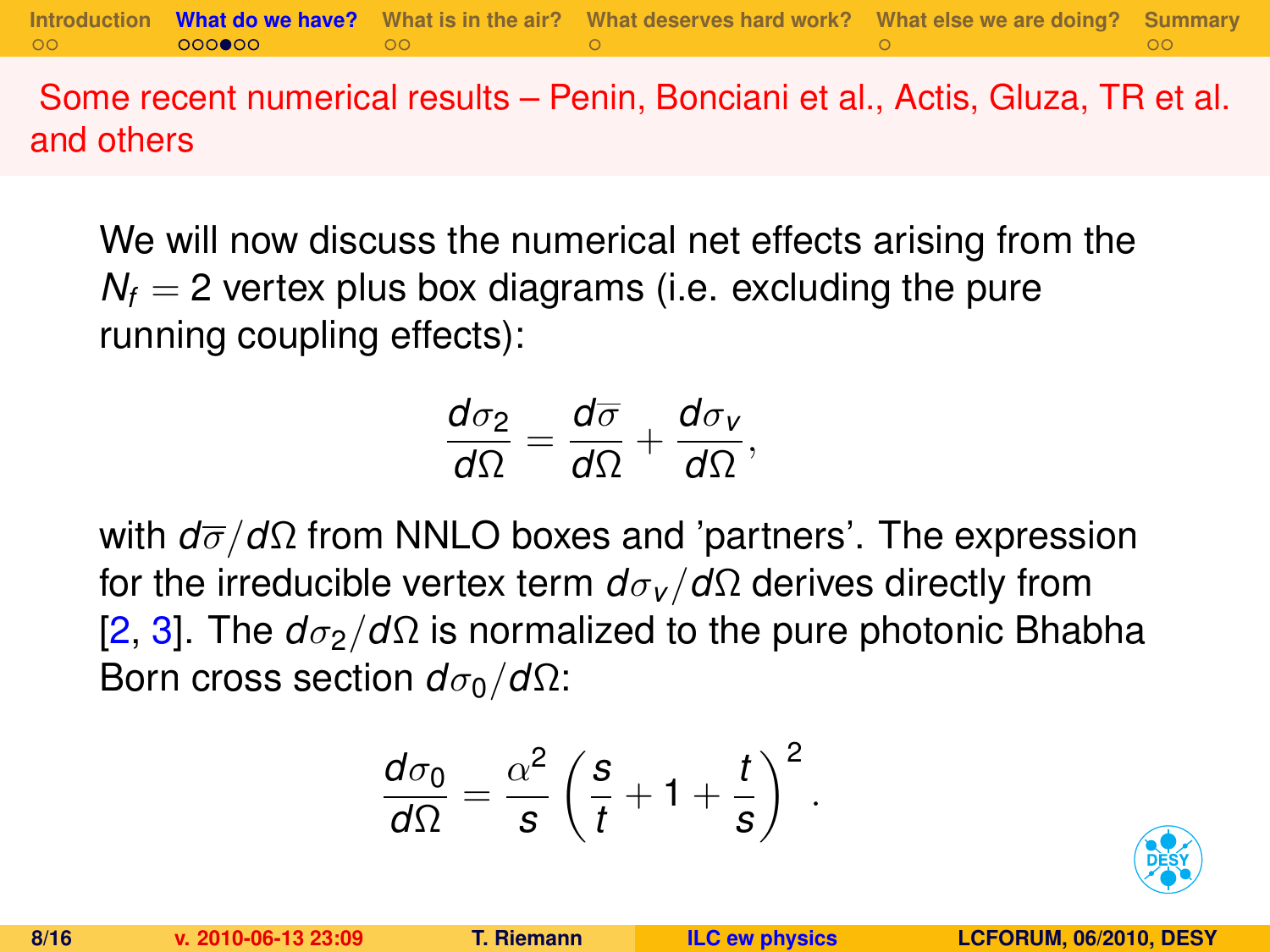| $\circ$ |  | Introduction What do we have? What is in the air? What deserves hard work? What else we are doing? Summary |  |
|---------|--|------------------------------------------------------------------------------------------------------------|--|
|         |  |                                                                                                            |  |



Two-loop vertex and box corrections  $d_{\sigma_2}$  to Bhabha scattering in units of 10−3*d*σ<sup>0</sup> at ILC energies of <sup>√</sup> *s* = 100 GeV (GigaZ option) and  $\sqrt{s} = 500$  GeV. [[\[4,](#page-15-4) Actis:2007fs]] [[\[5,](#page-15-5) Actis:2008br]]

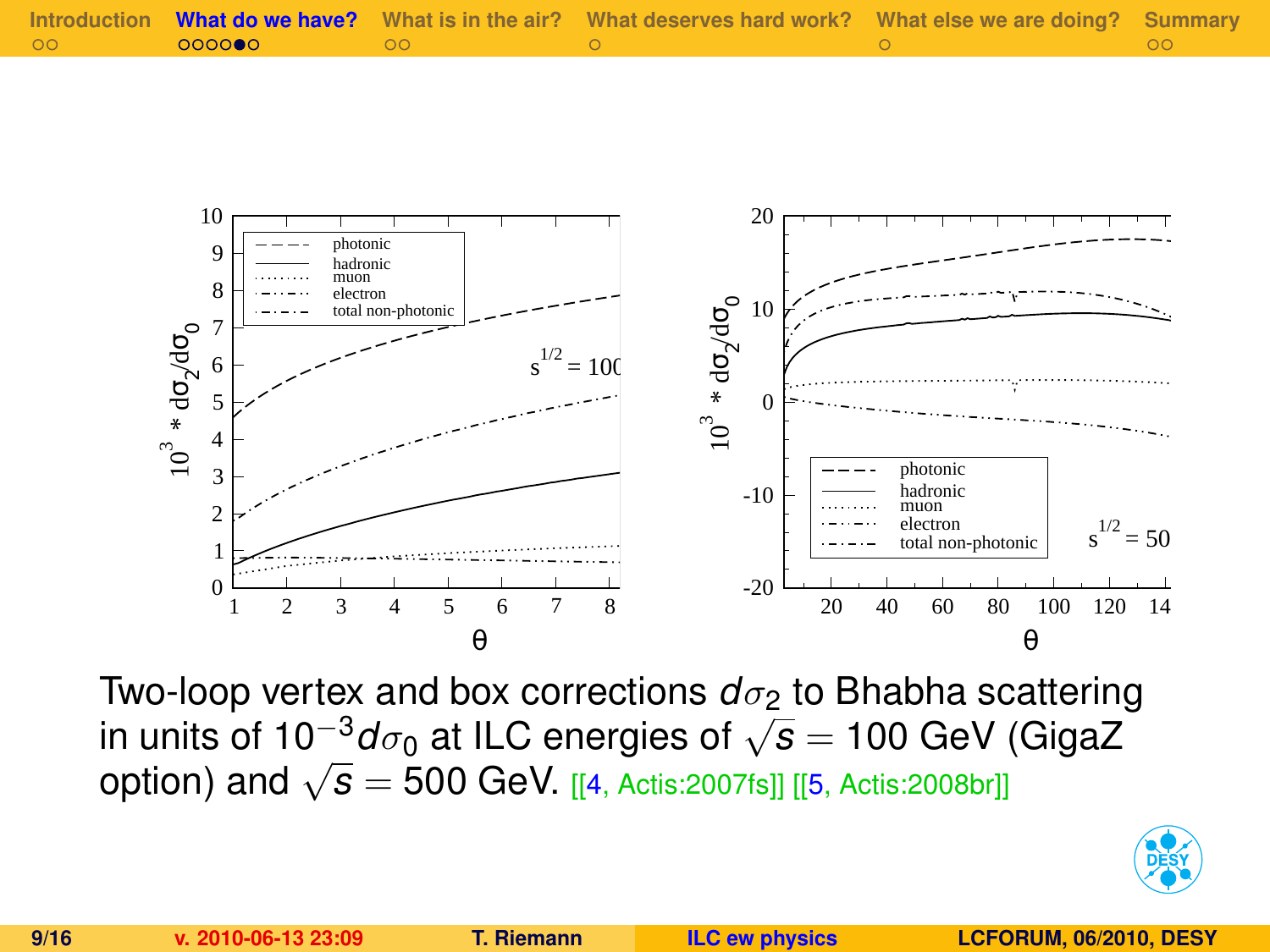



*Two-loop corrections to Bhabha scattering at*  $\sqrt{s} = M_Z$ , *normalized to the effective weak Born cross section.*

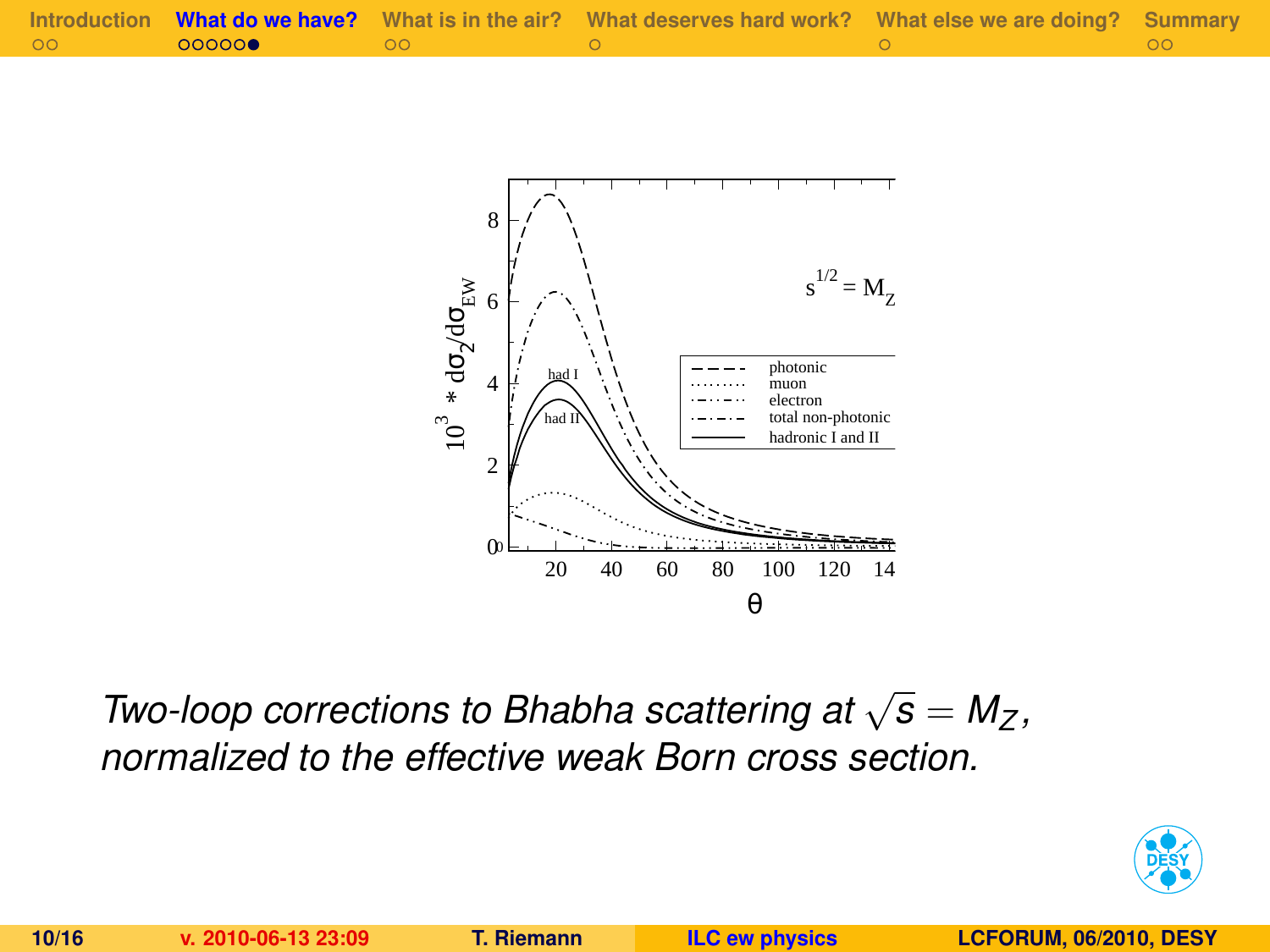### What is in the air if work is invested?

### Radiative loop corrections



Among the non-leading NNLO corrections are the so-called radiative loop corrections, interfering with lowest order bremsstrahlung. The main problems arise from the pentagon diagrams. Tools for tensor reduction of 5-point functions to scalar boxes, vertices, self-energies: Czakon, Kajda, Gluza, Riemann, ambre.m, hexagon.m, MB.m

<span id="page-10-0"></span>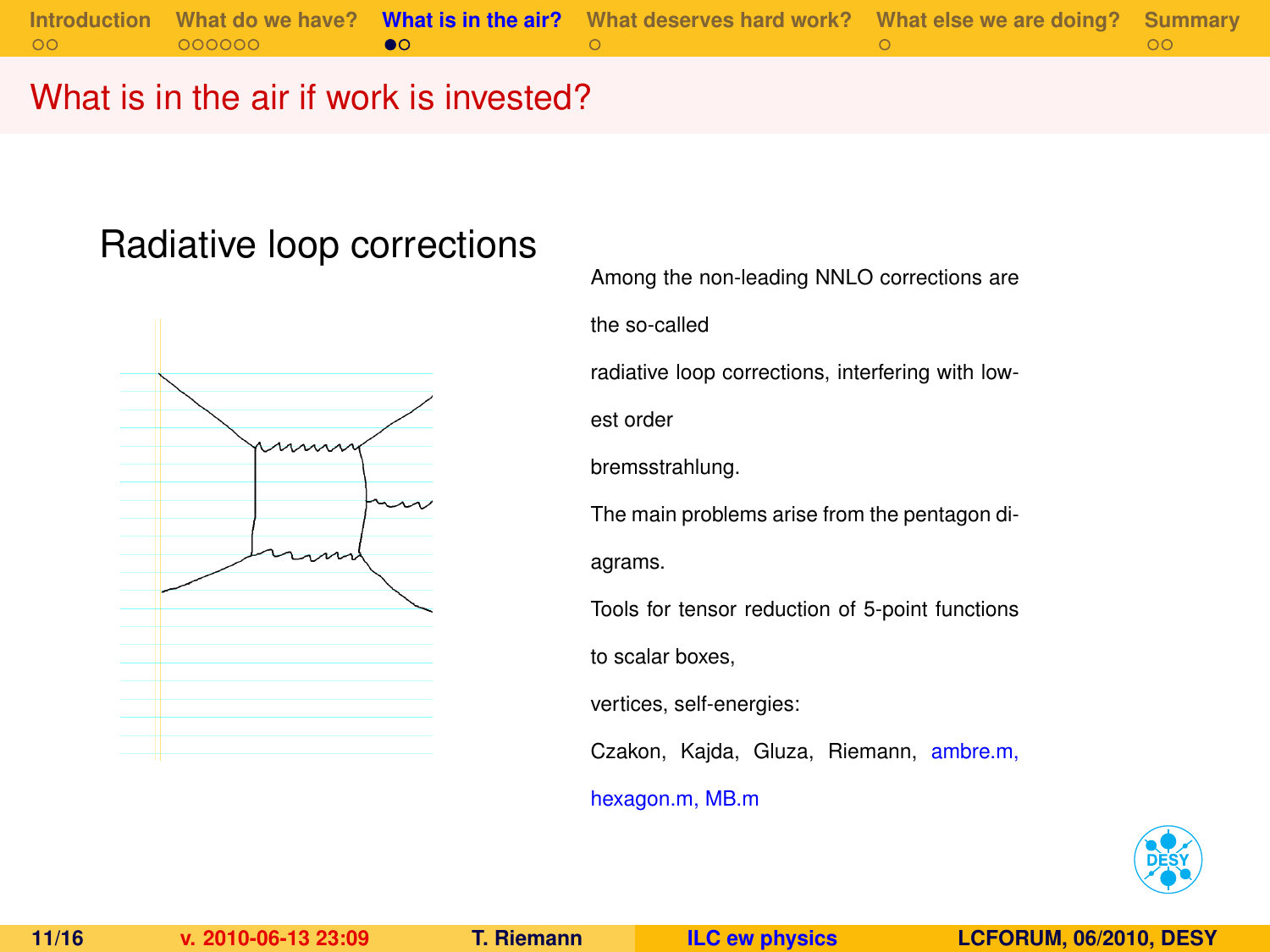|         |        | Introduction What do we have? What is in the air? What deserves hard work? What else we are doing? Summary |  |
|---------|--------|------------------------------------------------------------------------------------------------------------|--|
| $\circ$ | 000000 |                                                                                                            |  |

#### Pair corrections

#### M. Czakon, J. Gluza, T.R., M. Worek

Thanks to M. Worek's engagement, there are first results for event generation of Bhabha scattering with additional unresolved electron or muon pairs at  $\sqrt{s} = 1.02, 10, 91$  GeV. No cuts on the unresolved particles, but acceptance cuts on

electron energy  $E_{min}$ , production angles  $\theta_+$ , acollinearity  $\xi_{max}$ .

All particles are massive and observed, so there are no true singularities.



- At low energies, logarithms are not enhanced at all
- There are diagrams with quite different kinematics
- then, realistic cuts play a crucial role

## $\longrightarrow$  use

HELAC-PHEGAS,

Kanaki/Papadopulos/Worek/Cafarella webpage [http://helac-](http://helac-phegas.web.cern.ch/helac-phegas/)

[phegas.web.cern.ch/helac-phegas/](http://helac-phegas.web.cern.ch/helac-phegas/)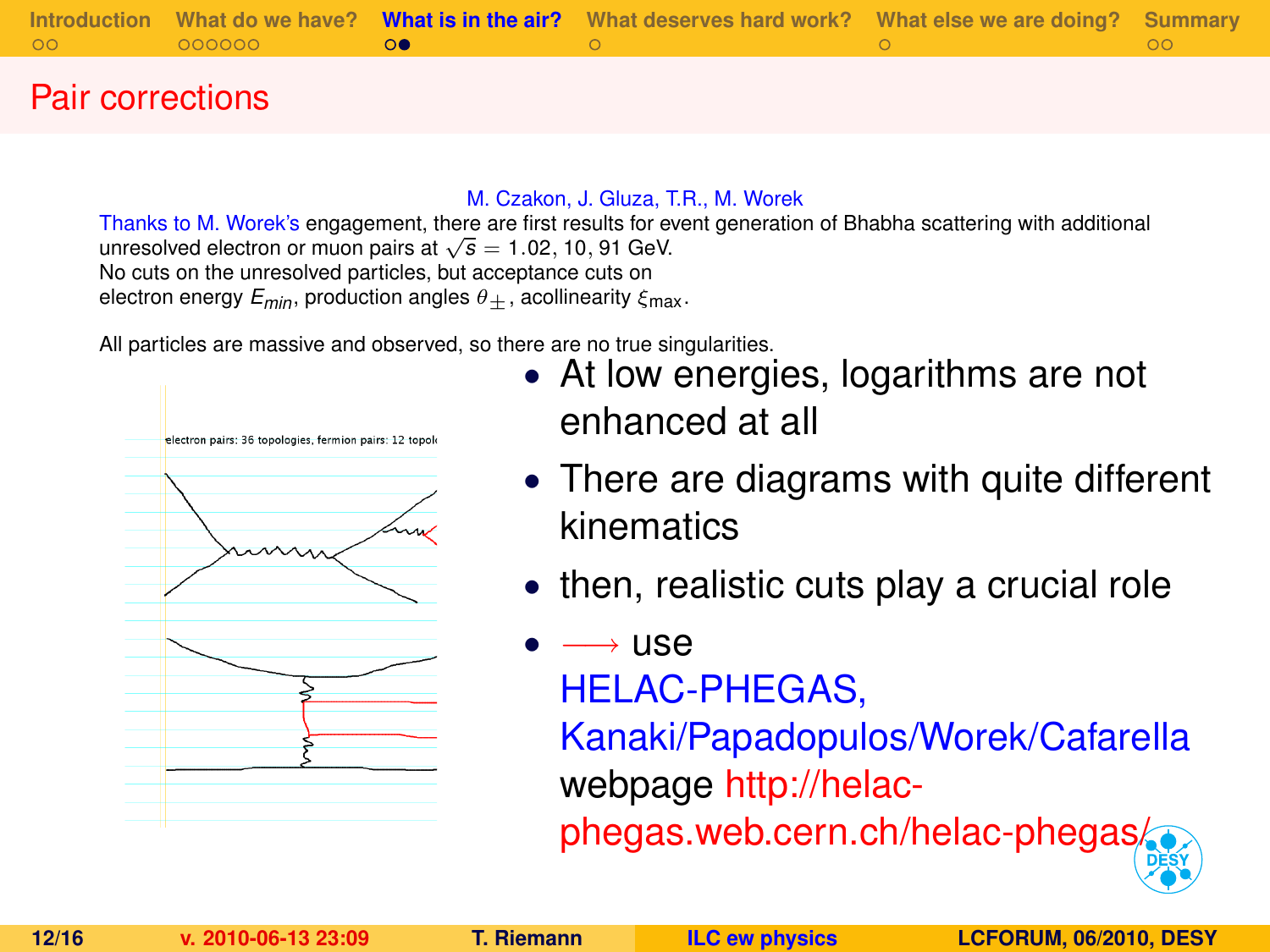

#### What deserves hard work?

• True electroweak two-loop corrections for 2-fermion production at arbitrary energies (see: Passarino et al.)

<span id="page-12-0"></span>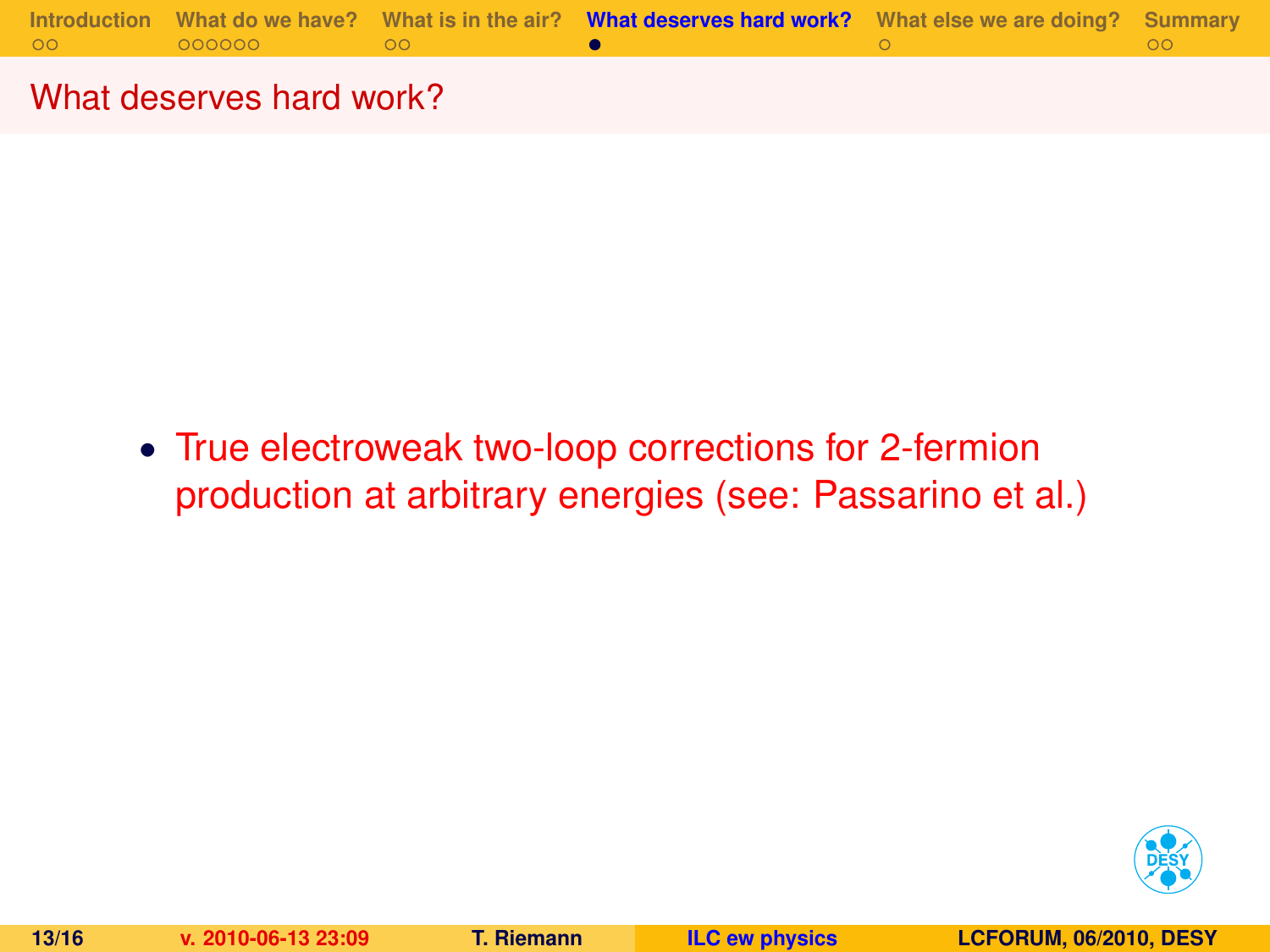

### What else we are doing?



unplublished calculation of a 4-point tensor component at vanishing Gram determinant

J. Fleischer, TR, see also:

"Some variations of the reduction of one-loop Feynman tensor integrals", Contrib. to ACAT2010, e-Print: arXiv:1006.0679 [hep-ph]

<span id="page-13-0"></span>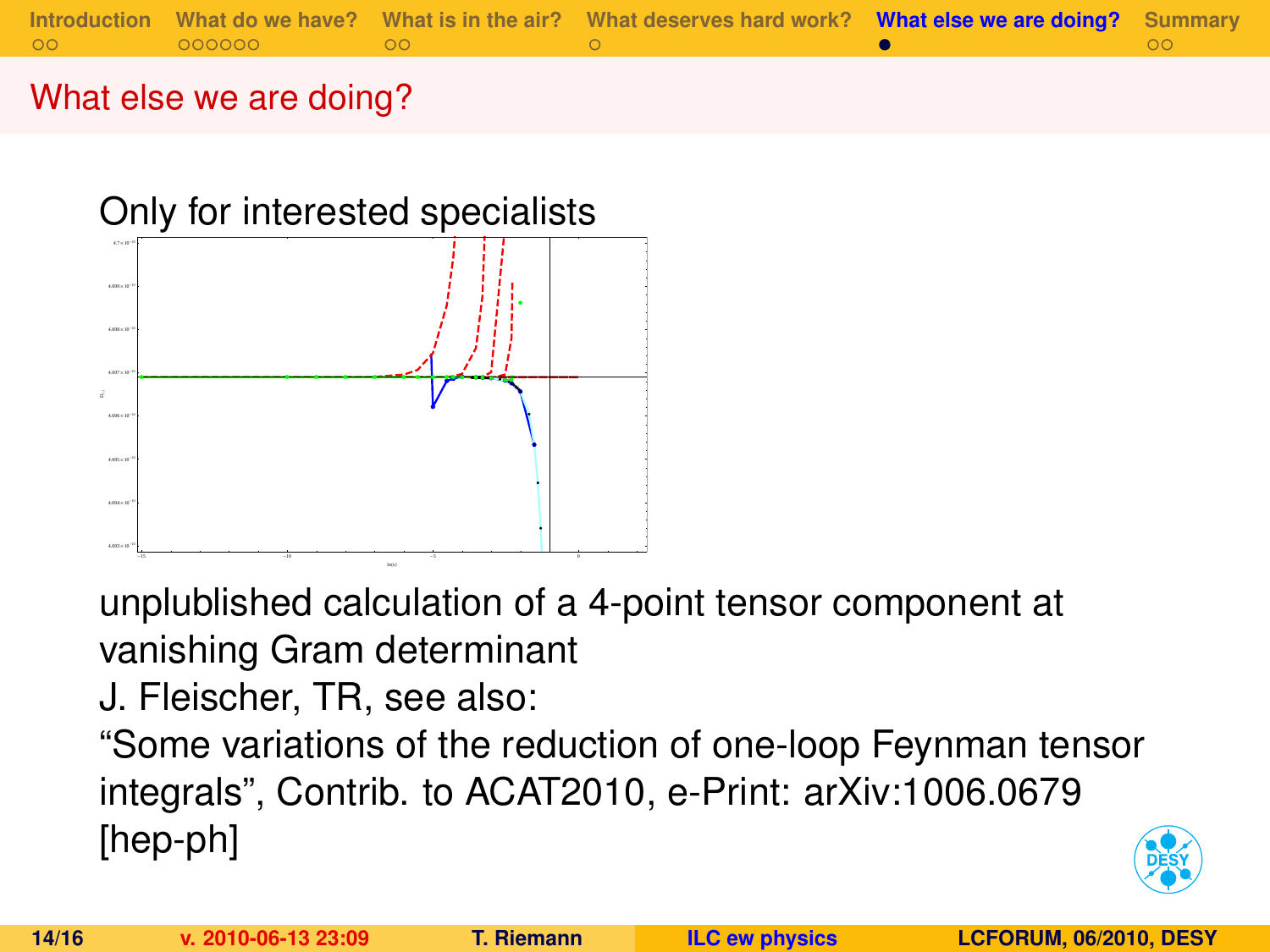| <b>OO O</b> |  | Introduction What do we have? What is in the air? What deserves hard work? What else we are doing? <b>Summary</b> |  |
|-------------|--|-------------------------------------------------------------------------------------------------------------------|--|
| Summary     |  |                                                                                                                   |  |

- A lot of corrections are known, due to more recent work: – Hollik, Weiglein, Czakon, Freitas, Awramik et al.: electroweak two-loop corrections at the *Z* peak – v.d.Bij, Penin, Bonciani, Remiddi, Actis, Czakon, Gluza, T.R., Kuehn et al.: virtual OED NNLO corrections
- There is a lot of theoretical work to be done in order to have the basis for physics studies
- Some pieces are not so difficult, e.g. QED fermion pair emission corrections for Bhabha scattering (NNLO) and loop-by-loop corrections
- Others are technically available but have to be implemented by people who understand what they are doing, e.g. electroweak two-loop corrections at the *Z* peak
- If at high energies true electroweak twoloop corrections are needed: this might be really difficult

<span id="page-14-0"></span>